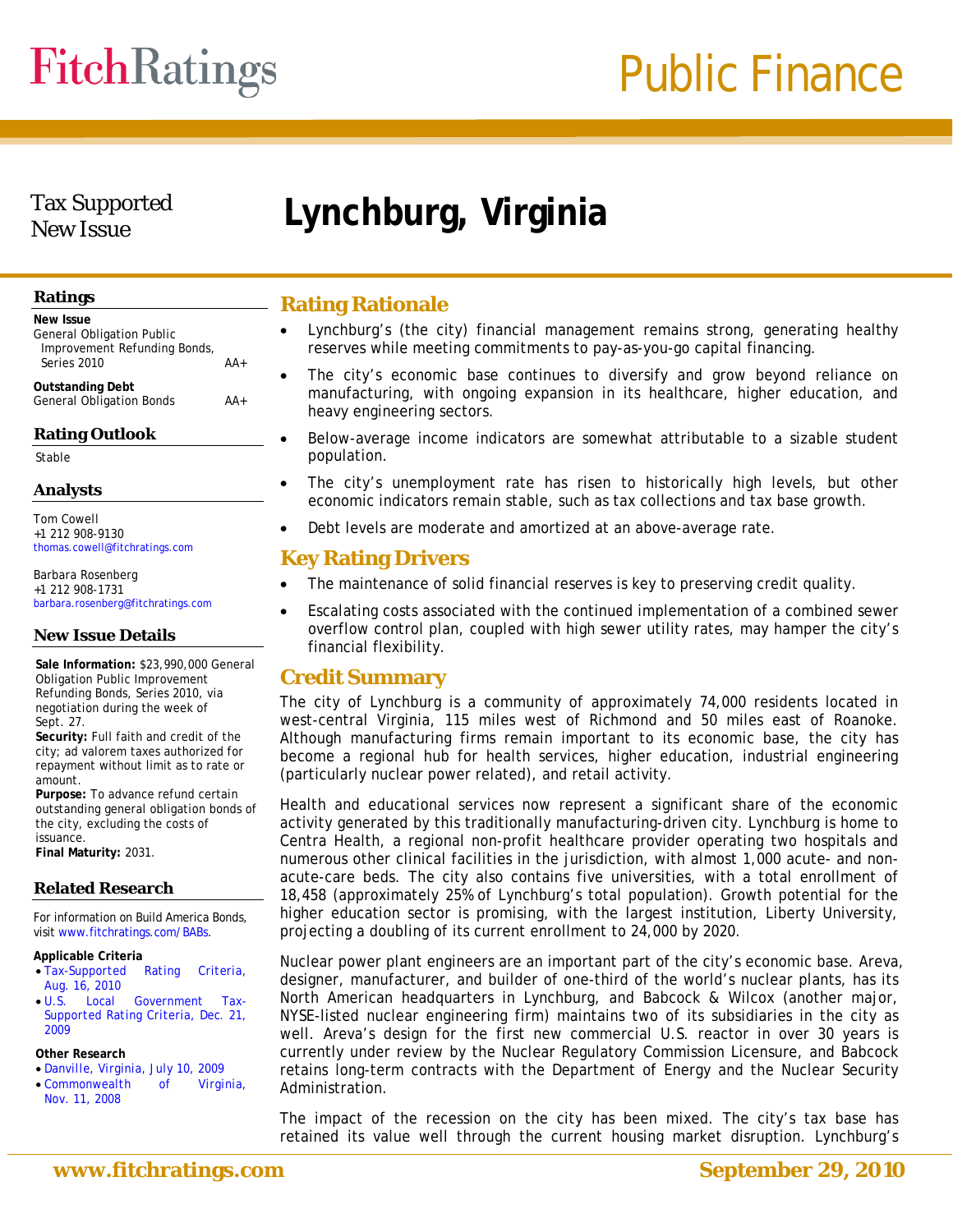## **FitchRatings**

## Public Finance

#### **Rating History**

| Rating | Action   | Outlook/<br>Watch | Date    |
|--------|----------|-------------------|---------|
| $AA+$  | Affirmed | Stable            | 9/22/10 |
| $AA+$  | Revised  | Stable            | 4/30/10 |
| AA     | Assigned | Stable            | 1/5/93  |

latest biennial property assessment was conducted in spring of 2009, recording 4.1% growth. However, the city's employment market is seriously stressed by historical standards. The city's unemployment rate grew rapidly throughout the summer, reaching 9.6% in July 2010, the highest since at least 1990 according to the Bureau of Labor Statistics. This is significantly higher than state and Virginia (VA) metro area rates, and although broadly in line with national unemployment figures, Lynchburg's employment market has traditionally outperformed the nation's.

| Debt Statistics                                                                                                                                 |         |
|-------------------------------------------------------------------------------------------------------------------------------------------------|---------|
| (5000)                                                                                                                                          |         |
| This Issue                                                                                                                                      | 23,990  |
| Direct Debt                                                                                                                                     | 162,184 |
| Self-Supporting                                                                                                                                 | 64.576  |
| Net Direct Debt                                                                                                                                 | 121,598 |
| <b>Total Overall Debt</b>                                                                                                                       | 121,598 |
| Debt Ratios                                                                                                                                     |         |
| Direct Debt Per Capita (\$) <sup>a</sup>                                                                                                        | 1,645   |
| As % of Market Value <sup>b</sup>                                                                                                               | 2.3     |
| Overall Debt Per Capita (\$) <sup>a</sup>                                                                                                       | 1,645   |
| As % of Market Value <sup>b</sup>                                                                                                               | 2.3     |
| <sup>a</sup> Population: 73,933 (2009 estimate).<br>"Market value: \$5,382,586,000 (fiscal 2010).<br>Note: Numbers may not add due to rounding. |         |

Financial operations in the city remain strong. Audited general fund revenues are largely stable, as property tax income continues to grow, with only marginal softening in non-ad valorem revenues. Management also reports slight revenue growth in unaudited fiscal 2010. Expenditures are well matched with recurring revenues, and generate consistent operating surpluses. The city elects to make pay-as-you-go capital contributions in excess of its reserve policy target (an undesignated fund balance at 10% of general fund revenues), which Fitch Ratings views as a credit positive. These reserves appear higher in audited statements because the city spends down these excess balances in the year following their accrual. Audited unreserved fund balances were a healthy 22.9% of total general fund spending in fiscal 2009.

Overall debt levels are moderate and stable at approximately 2.1% of the city's value (or \$1,645 per capita). Capital needs appear manageable, and the city's five-year capital improvement plan is comprehensive, with a significant portion of equity financing (pay-as-you-go and grant sourced). Management's time horizon is also long term, with capital deposits being budgeted in fiscal 2011 for replacement of a high school in calendar 2018. The city remains under a 1994 Virginia Department of Environmental Quality special consent order to separate its storm water and sanitary sewer systems. The order did not contain fixed dates for fully implementing the Combined Sewer Overflow (CSO) Remedial Plan, but the city's consultant files annual reports to confirm that Lynchburg remains in compliance with the consent order. The last report indicates that 75% of the original overflow points have now been eliminated. The city intends to continue capital investment to eliminate all CSO issues, and keeps its sewer rates among the highest of all VA metro areas to assist in funding this remediation.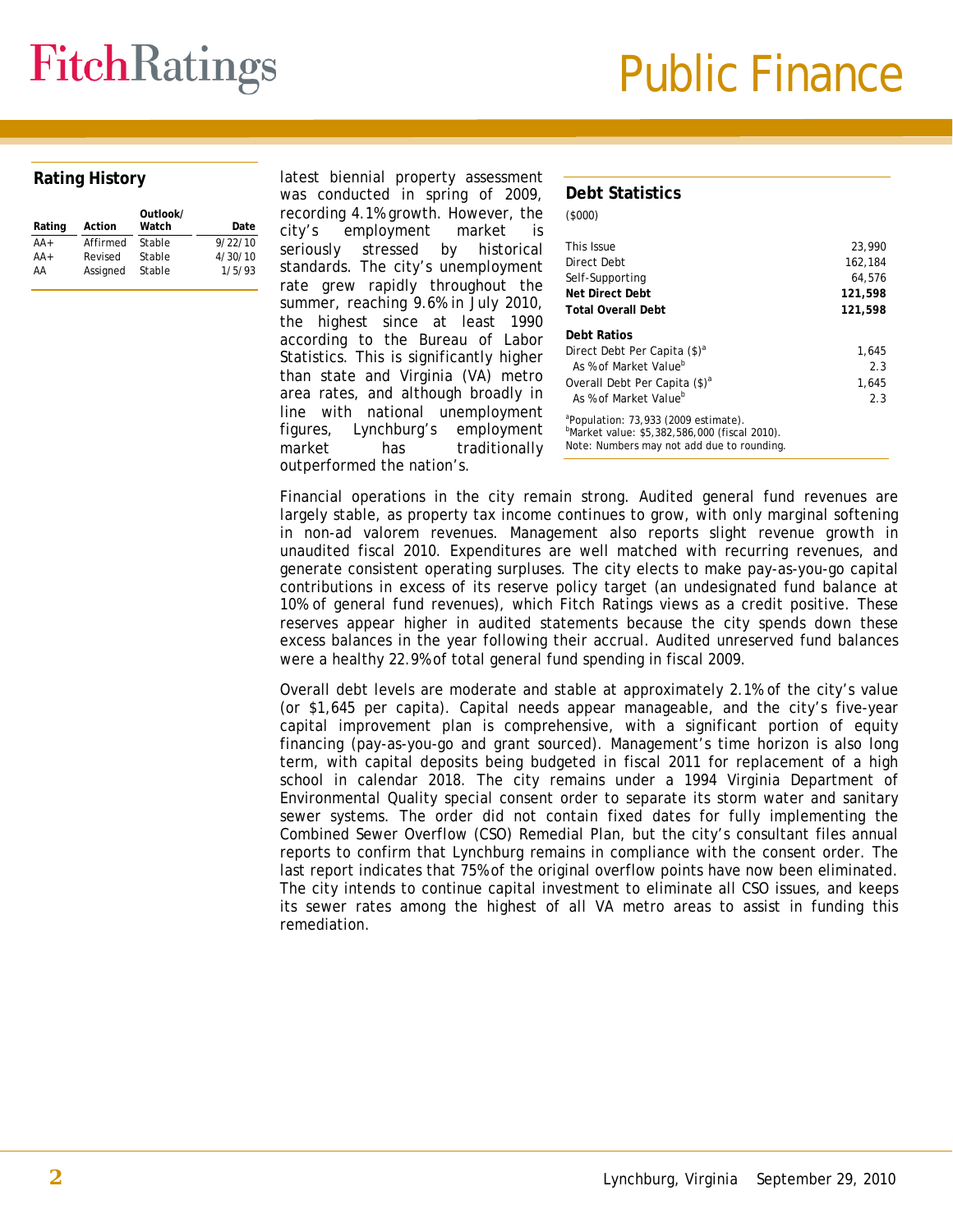#### **General Fund Financial Summary**

(\$000, Audited Fiscal Years Ended June 30)

|                                                     | 2006    | 2007    | 2008    | 2009    |
|-----------------------------------------------------|---------|---------|---------|---------|
| Property Tax Revenue                                | 60,191  | 57,242  | 63,188  | 65,186  |
| Other Tax Revenue                                   | 29,501  | 30.757  | 33,182  | 32,055  |
| <b>Total Tax Revenue</b>                            | 103,012 | 102,480 | 110,637 | 110,297 |
| License and Permits                                 | 1,026   | 887     | 850     | 651     |
| Fines and Forfeits                                  | 594     | 582     | 587     | 613     |
| <b>Charges for Services</b>                         | 7,376   | 7,084   | 7,198   | 7,593   |
| Intergovernmental Revenue                           | 30,392  | 31,312  | 33,410  | 33,646  |
| <b>Other Revenue</b>                                | 3,391   | 3,765   | 3.760   | 2,571   |
| <b>General Fund Revenue</b>                         | 145,791 | 146,110 | 156,442 | 155,371 |
|                                                     |         |         |         |         |
| <b>General Government</b>                           | 13,176  | 14,112  | 14,562  | 20,267  |
| <b>Public Safety Expenditures</b>                   | 32,782  | 34,640  | 36,704  | 36,982  |
| <b>Public Works Expenditures</b>                    | 11,802  | 11,566  | 11,258  | 17,209  |
| Culture and Recreation Expenditures                 | 6,927   | 7,287   | 7,692   | 7,795   |
| Debt Service Expenditures                           | 22,746  | 12,497  | 13,153  | 13,275  |
| Other Expenditures                                  | 7,386   | 8,217   | 8,359   | 3,730   |
| <b>General Fund Expenditures</b>                    | 140,825 | 135,314 | 143,550 | 150,534 |
| Net Transfers and Other Uses                        | 4,966   | 10,796  | 12,892  | 4,837   |
| <b>Total Fund Balance</b>                           | 36,787  | 32,777  | 34,566  | 37,179  |
| As % of Expenditures, Transfers Out, and Other Uses | 25.0    | 21.8    | 21.8    | 23.4    |
| Unreserved Fund Balance                             | 35,907  | 31,541  | 32,159  | 36,459  |
| As % of Expenditures, Transfers Out, and Other Uses | 24.4    | 20.9    | 20.2    | 22.9    |
| Note: Numbers may not add due to rounding.          |         |         |         |         |